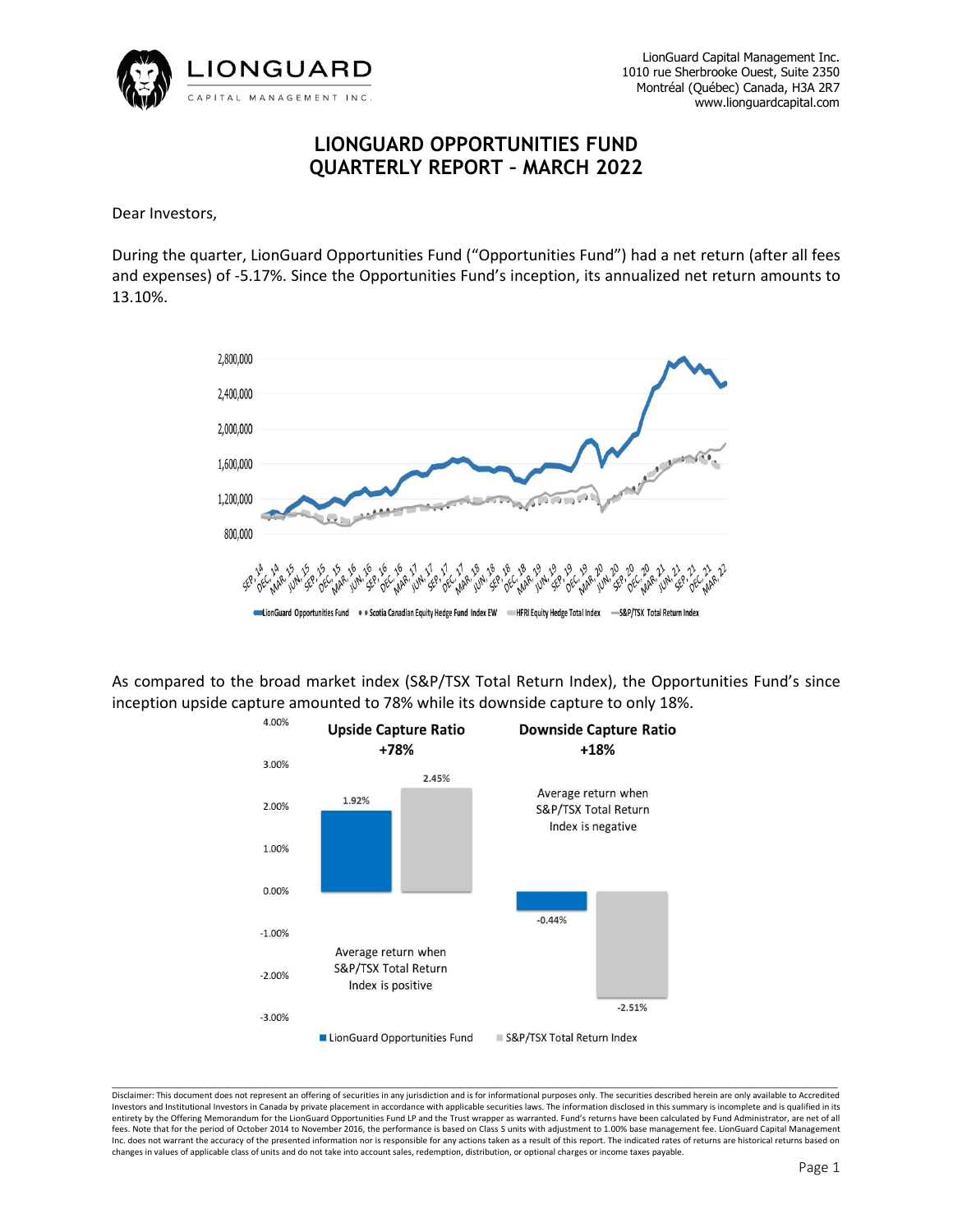

In addition to the industry-leading downside capture ratio, we outperformed the S&P/TSX Total Return Index by 4.70% per annum while maintaining an average net long exposure of 61% and holding an average of 9% of the Fund's assets in cash.

Also, the annualized net return of the Fund divided by its largest drawdown since inception amounts to 0.82. This ratio is frequently used by sophisticated allocators to gauge funds' return profiles relative to the amount of risk they take.

## Market Commentary:

The current market environment presents both numerous challenges and great opportunities. Fundamental investors need to adjust their forecasts to account for higher interest rates (but how much higher?), supply chain disruptions (how long will those last & are we at the worst of it?), inflationary pressure on labour and raw materials fronts (unlikely to resolve any time soon), etc.

And if that was not enough, there are also heart-breaking geopolitical matters affecting the lives of millions of Ukrainians and the resulting sanctions on Russia that have dislocated global transportation routes and lead to supply/demand imbalances (in some cases to an extreme degree) for numerous critical inputs into the interconnected global ecosystem.

On a positive front, we are talking less and less about Covid (despite new lockdowns in China and elsewhere) as people are returning to working from offices (all the research pointing to this being crucial for mental health) albeit mainly on a hybrid schedule.

With so much confusion out there, more and more stock prices, especially for small and mediumcapitalization companies, do not reflect their businesses' intrinsic values, which is, of course, great news for investors who can spot said large dislocations.

In our own investment operations, we make sure to stress test the discount rates to account for higher interest rates. We also analyse in detail the companies we invest in to determine the extent of their pricing power. We remain of the view that investing in high-quality free cash flow generating businesses with excellent pricing power is one of the best ways to circumvent the hurtful effects of inflation. Refer below to our discussion on **Softchoice (SFTC CN)** – one of our top ideas – to see how they gain from labour cost inflation for IT professionals.

# Q1-2022 Contributors:

During the quarter, some of our largest contributors included **Houghton Mifflin Harcourt (HMHC US)** and **Softchoice (SFTC CN)**. Please see discussions of both companies below. On the opposite side, our detractors of note included **Dirtt Environmental Solutions (DRT CN)** and **Sangoma Technologies (STC CN)**. We already discussed at length our views on DRT and STC businesses – for details refer to our prior quarterly reports. We take this opportunity to highlight once again one of our highest conviction ideas, **Franklin Covey (FC US)**, as the market irrationality when it comes to valuing this business is becoming increasingly disconnected from reality.

Disclaimer: This document does not represent an offering of securities in any jurisdiction and is for informational purposes only. The securities described herein are only available to Accredited Investors and Institutional Investors in Canada by private placement in accordance with applicable securities laws. The information disclosed in this summary is incomplete and is qualified in its entirety by the Offering Memorandum for the LionGuard Opportunities Fund LP and the Trust wrapper as warranted. Fund's returns have been calculated by Fund Administrator, are net of all fees. Note that for the period of October 2014 to November 2016, the performance is based on Class S units with adjustment to 1.00% base management fee. LionGuard Capital Management Inc. does not warrant the accuracy of the presented information nor is responsible for any actions taken as a result of this report. The indicated rates of returns are historical returns based on changes in values of applicable class of units and do not take into account sales, redemption, distribution, or optional charges or income taxes payable.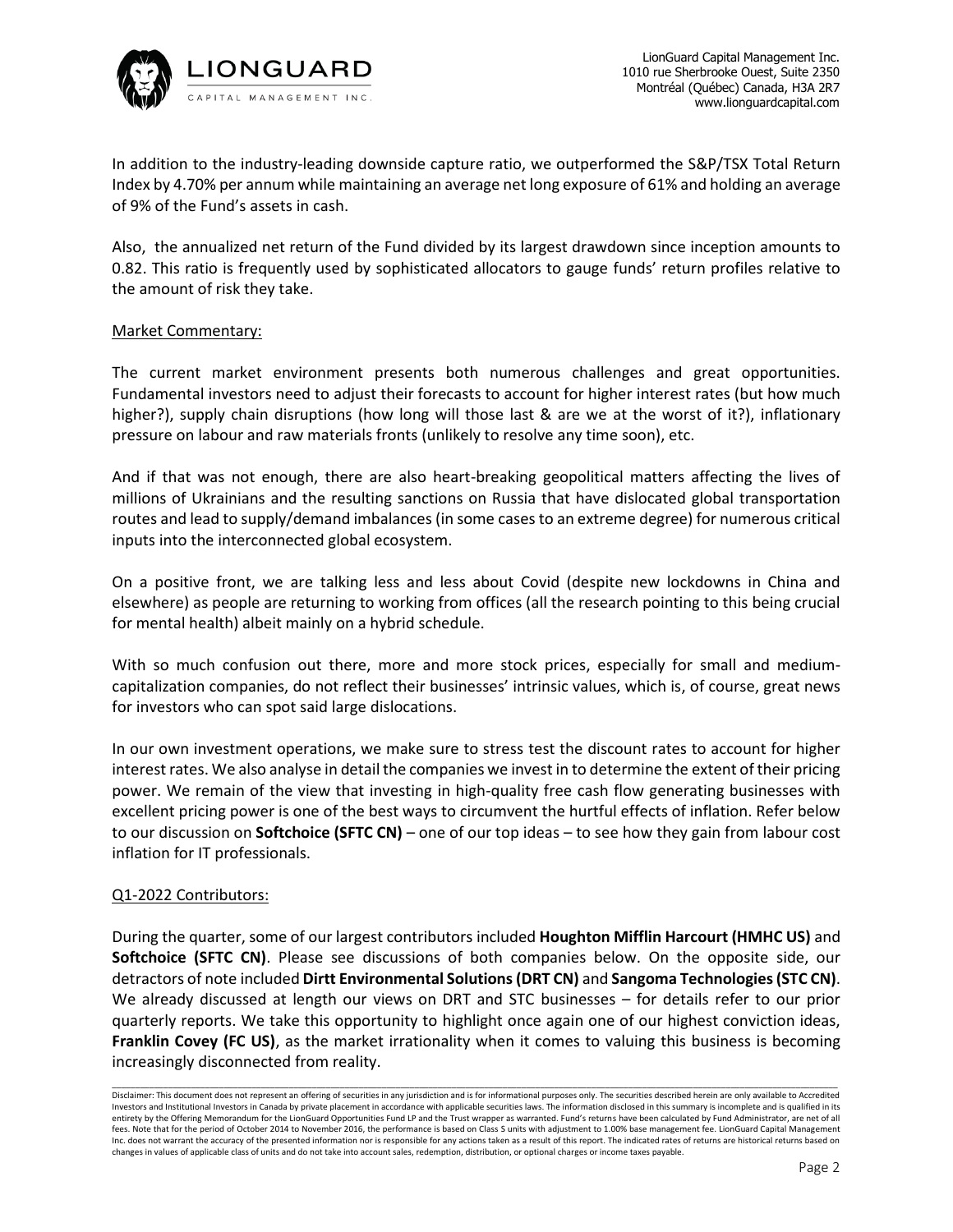

**Softchoice Corporation (SFTC CN)** – Softchoice is a leading software-focused information technology solutions provider that helps clients through their digital transformation journey. Its main practice areas are 1) Hybrid multi-cloud integration & optimization, 2) Digital collaboration, and 3) Software/IT asset management. The company generates most of its profit from its high margin Software & Cloud segment (60%), with the balance in Services (9%) and Hardware (31%).

We believe the company presents an extremely compelling investment opportunity for the following reasons:

• **Secular demand drivers –** Digital transformation remains a key priority for companies of all sizes as the COVID-19 pandemic has drastically changed the way companies operate around the world. To ensure business continuity and capture the benefits from what modern cloud technology has to offer, IT spending on cloud adoption is bound to continue its growth trend for years to come. According to our internal research, only 15% of all enterprise workloads are currently deployed on the cloud in 2021, therefore, there is plenty of growth left in the cloud migration trend. SFTC has seen explosive cloud usage from its existing client base, its public cloud volume grew 86% from 2020 to 2021, above the industry growth rate of 30-50%.





 *Source: Investor Presentation*

• **Inflation is a tailwind –** A key offering of SFTC is to help clients optimize their IT spending. With rising costs across the board, optimizing IT cost structure is becoming imperative. Recent engagements with 2 of STFC's clients have led to cost reductions of 40% and 50%. Given that skilled IT professionals remain in short supply, the value proposition of outsourcing IT functions to companies like SFTC has never been stronger.

Disclaimer: This document does not represent an offering of securities in any jurisdiction and is for informational purposes only. The securities described herein are only available to Accredited Investors and Institutional Investors in Canada by private placement in accordance with applicable securities laws. The information disclosed in this summary is incomplete and is qualified in its entirety by the Offering Memorandum for the LionGuard Opportunities Fund LP and the Trust wrapper as warranted. Fund's returns have been calculated by Fund Administrator, are net of all fees. Note that for the period of October 2014 to November 2016, the performance is based on Class S units with adjustment to 1.00% base management fee. LionGuard Capital Management Inc. does not warrant the accuracy of the presented information nor is responsible for any actions taken as a result of this report. The indicated rates of returns are historical returns based on changes in values of applicable class of units and do not take into account sales, redemption, distribution, or optional charges or income taxes payable.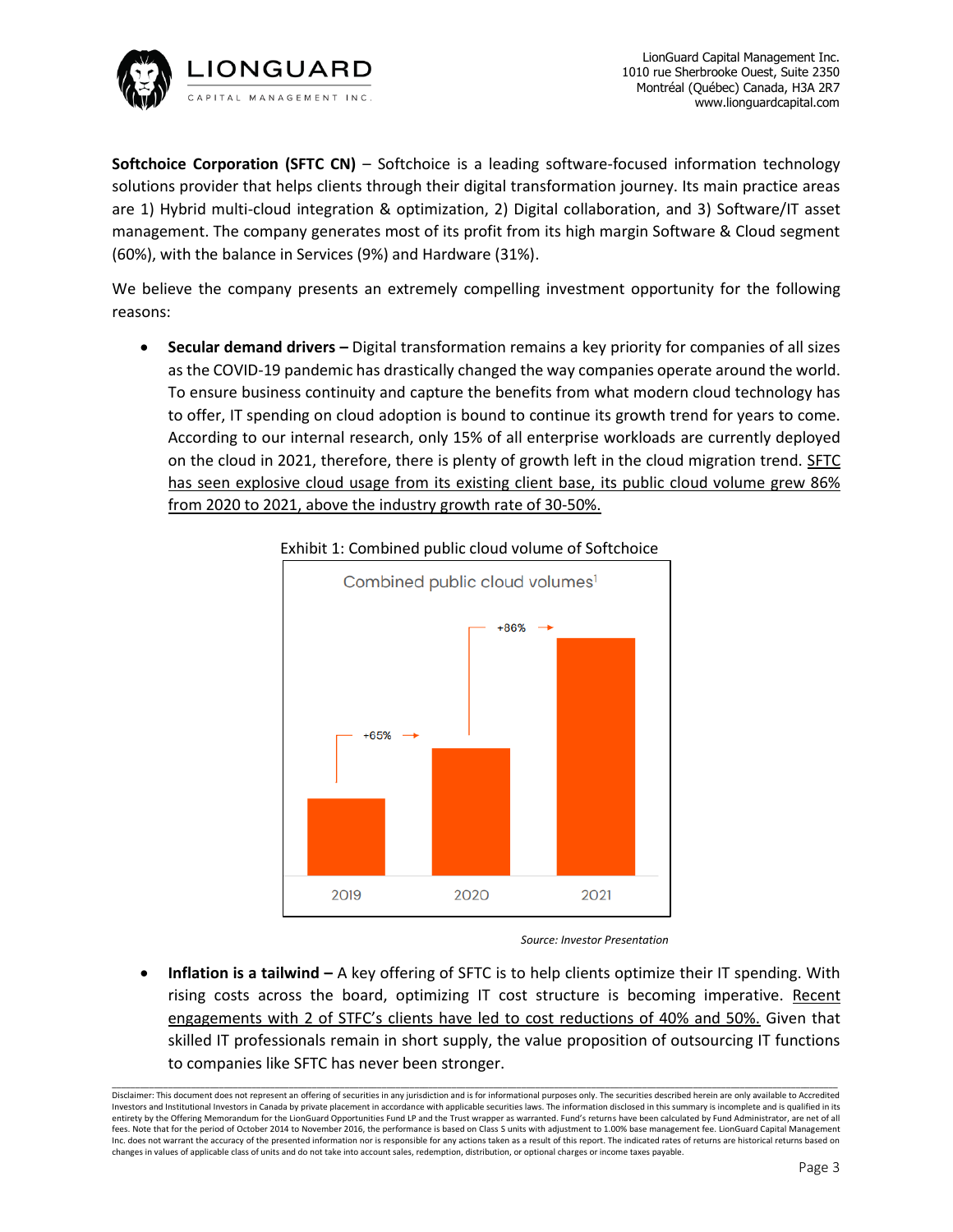

# Exhibit 2: SFTC customer case study



#### New York City financial services firm

Challenge: Reduce costs, improve uptime, move to cloud

Solution: Softchoice's Cloud Readiness Review, VMware Cloud on AWS, cloud migration

- Softchoice team conducted initial discovery in customer environment to best analyze results and build recommendations for rationalizing and optimizing a move to VMware Cloud on AWS
- Leverage existing skill sets and rapid migration to achieve exiting data center on time and on budget
- Also benefit from Softchoice accessing AWS funding to help offset migration costs and realize ROI from day one



#### U.S. professional sports franchise

Challenge: Aging on-premises infrastructure, end of life hardware, security and stability risks

Solution: Azure VMware Cloud solution, datacenter refresh, network refresh

- Designed hybrid solution that involved replacing customer's aging datacenter infrastructure with a new Azure VMware Solution that mitigates risks and includes a cloud-based Disaster Recovery strategy, and consolidated production datacenter infrastructure to less than a single rack
- Franchise was able to start adopting native cloud services with the same operational consistency as their on-premises investments

Reduction in infrastructure support costs

 *Source: Investor Presentation*

• **Strong recurring revenue provides stable earnings and is a solid foundation for growth –** With over 70% of gross profit coming from sticky revenue streams, net revenue retention of 113%, and rising gross profit per customer, SFTC has demonstrated solid execution and increasing penetration within its customer base. It is not surprising, given SFTC's strong reputation, that the company recently won the prestigious 2022 VMware Partner of the Year award. This accolade highlights the outstanding competitive positioning of SFTC.



Disclaimer: This document does not represent an offering of securities in any jurisdiction and is for informational purposes only. The securities described herein are only available to Accredited Investors and Institutional Investors in Canada by private placement in accordance with applicable securities laws. The information disclosed in this summary is incomplete and is qualified in its entirety by the Offering Memorandum for the LionGuard Opportunities Fund LP and the Trust wrapper as warranted. Fund's returns have been calculated by Fund Administrator, are net of all fees. Note that for the period of October 2014 to November 2016, the performance is based on Class S units with adjustment to 1.00% base management fee. LionGuard Capital Management Inc. does not warrant the accuracy of the presented information nor is responsible for any actions taken as a result of this report. The indicated rates of returns are historical returns based on changes in values of applicable class of units and do not take into account sales, redemption, distribution, or optional charges or income taxes payable.

\_\_\_\_\_\_\_\_\_\_\_\_\_\_\_\_\_\_\_\_\_\_\_\_\_\_\_\_\_\_\_\_\_\_\_\_\_\_\_\_\_\_\_\_\_\_\_\_\_\_\_\_\_\_\_\_\_\_\_\_\_\_\_\_\_\_\_\_\_\_\_\_\_\_\_\_\_\_\_\_\_\_\_\_\_\_\_\_\_\_\_\_\_\_\_\_\_\_\_\_\_\_\_\_\_\_\_\_\_\_\_\_\_\_\_\_\_\_\_\_\_\_\_\_\_\_\_\_\_\_\_\_\_\_\_\_\_\_\_\_\_\_\_\_\_\_\_\_\_\_\_\_\_\_\_\_

Exhibit 3: Financial Performance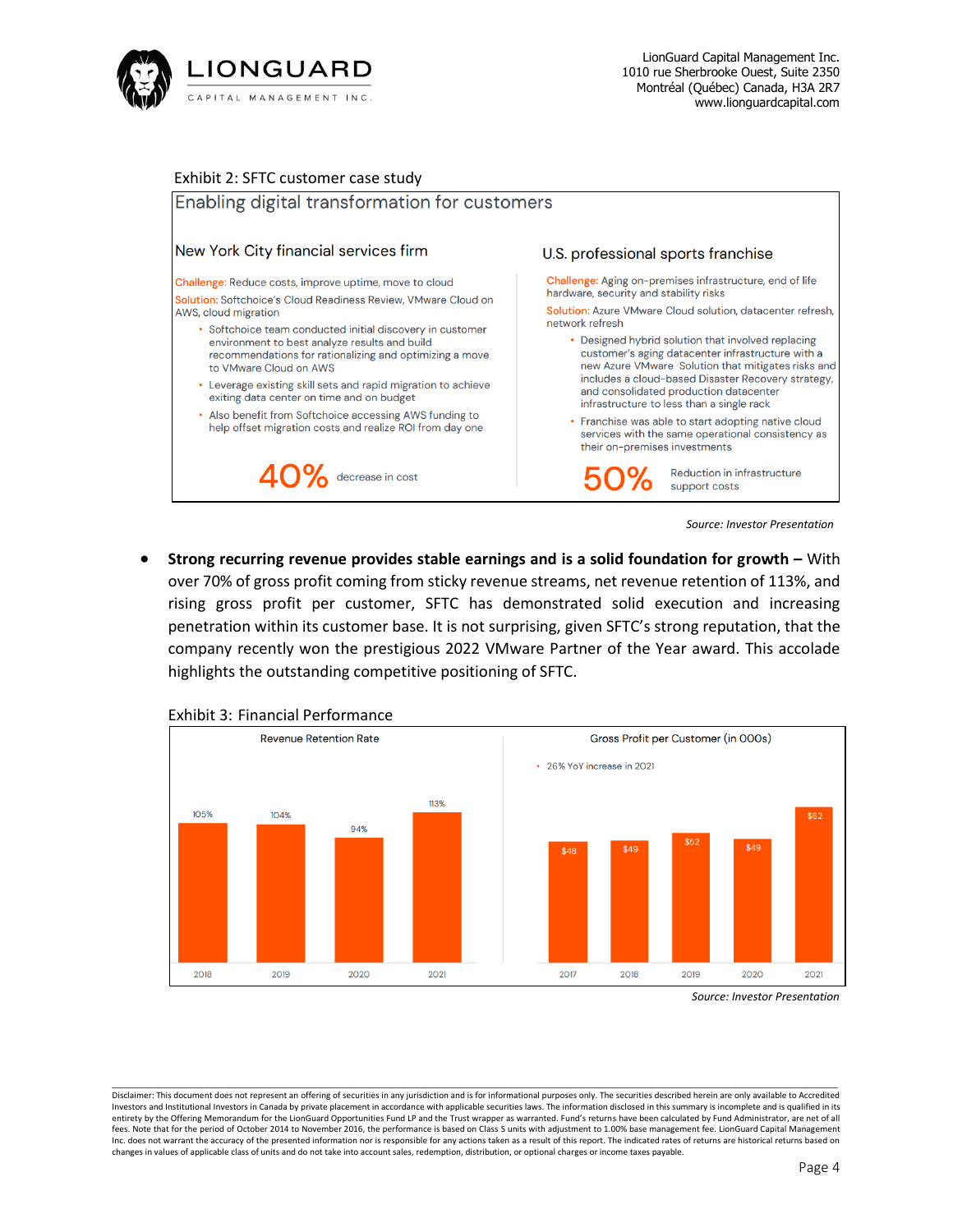

## Exhibit 4: Revenue mix progression



 *Source: Investor Presentation*

• **EBITDA margin expansion –** Given the inherent operating leverage of the business and the management team's strong execution, the EBTIDA margin increased from 20% in 2017 to 24% in 2022. Also, with the latest Q4/21 earnings release, the company raised the FY2022 guidance from \$300M of gross profit to at least \$320M, and EBITDA margin (as a percentage of gorss profit) to 30% (from 24% in 2021). We believe the margin expansion story does not end here. We are confident that margins will continue to expand (BY A LOT!) on the back of high operating leverage, strategic initiatives aimed at improving efficiency, and the harvesting of recent investments and economies of scale. The best-in-class companies in this industry have an EBITDA margin of 40%. Based on our research, we believe there is no structural difference between the best-in-class peers and SFTC , and thus, there is a path for SFTC to reach an EBITDA margin that is in the high 30s. Assuming the company can achieve best-in-class margins, SFTC can deliver an EPS CAGR of 20-25% over the next 5 years.



Exhibit 5: Margin progression including internal estimates

 *Source: Company Filings, LionGuard Capital Management*

\_\_\_\_\_\_\_\_\_\_\_\_\_\_\_\_\_\_\_\_\_\_\_\_\_\_\_\_\_\_\_\_\_\_\_\_\_\_\_\_\_\_\_\_\_\_\_\_\_\_\_\_\_\_\_\_\_\_\_\_\_\_\_\_\_\_\_\_\_\_\_\_\_\_\_\_\_\_\_\_\_\_\_\_\_\_\_\_\_\_\_\_\_\_\_\_\_\_\_\_\_\_\_\_\_\_\_\_\_\_\_\_\_\_\_\_\_\_\_\_\_\_\_\_\_\_\_\_\_\_\_\_\_\_\_\_\_\_\_\_\_\_\_\_\_\_\_\_\_\_\_\_\_\_\_\_ Disclaimer: This document does not represent an offering of securities in any jurisdiction and is for informational purposes only. The securities described herein are only available to Accredited Investors and Institutional Investors in Canada by private placement in accordance with applicable securities laws. The information disclosed in this summary is incomplete and is qualified in its entirety by the Offering Memorandum for the LionGuard Opportunities Fund LP and the Trust wrapper as warranted. Fund's returns have been calculated by Fund Administrator, are net of all fees. Note that for the period of October 2014 to November 2016, the performance is based on Class S units with adjustment to 1.00% base management fee. LionGuard Capital Management Inc. does not warrant the accuracy of the presented information nor is responsible for any actions taken as a result of this report. The indicated rates of returns are historical returns based on changes in values of applicable class of units and do not take into account sales, redemption, distribution, or optional charges or income taxes payable.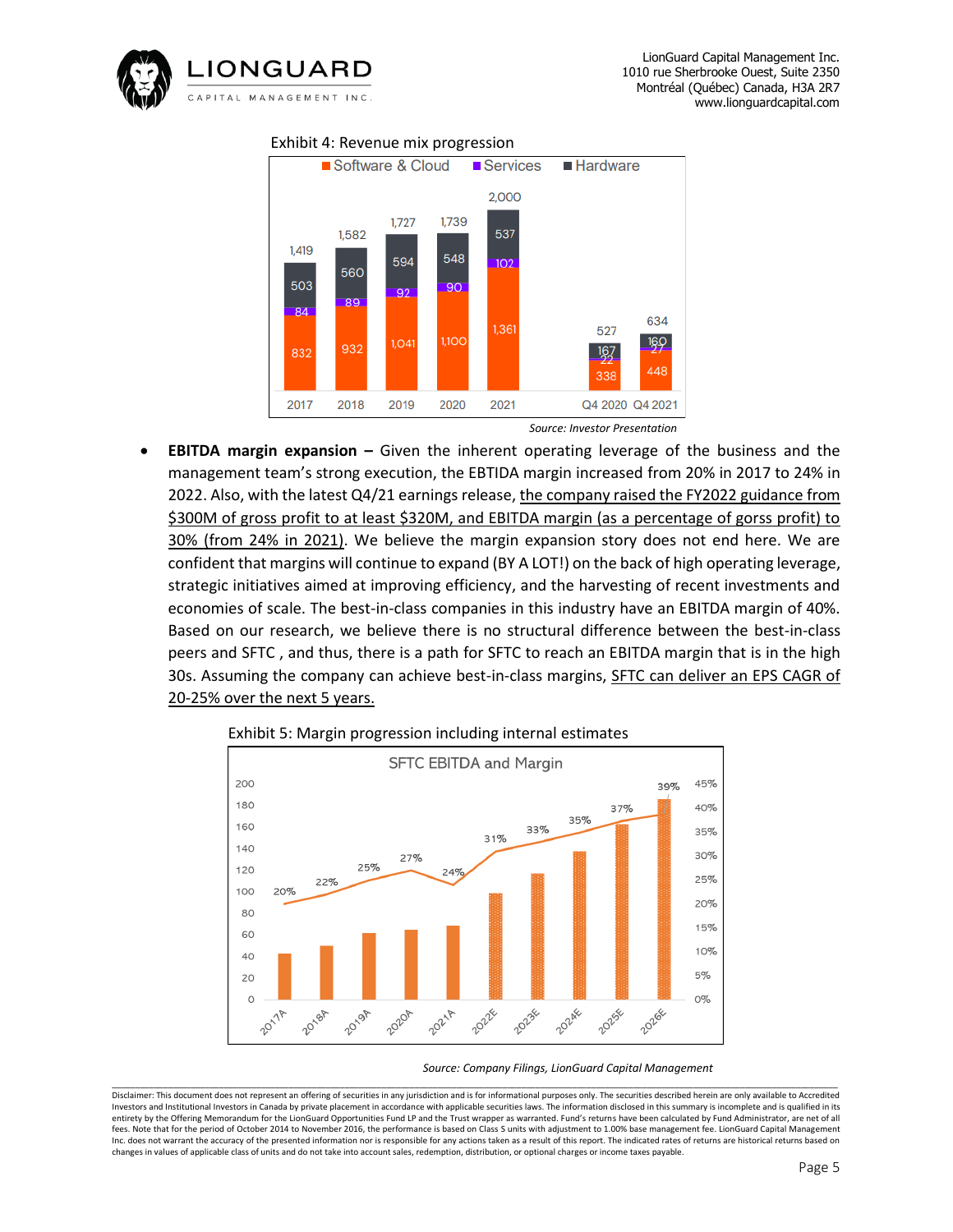

• **Cash flow machine** – Given its asset-light business model and high ROIC (~30% range), SFTC generates a large amount of cash per year. Although the company still has a small amount of debt on its balance sheet, we expect it to be debt-free by the end of the current fiscal year and thereafter will be in a good position to return the capital to shareholders in a more material way (substantial issuer bid and special dividends are both on the table). The company recently announced a 5% NCIB, which reflects the management and board's optimism on the business prospects for years to come.



Exhibit 6: FCF Yield to Enterprise Value

 *Source: Company Filings, LionGuard Capital Management*

• **Excellent management team with good alignment of interest –** Insiders own around 50% of the shares outstanding, which ensures strong alignment of interest with minority shareholders. The senior leadership team has demonstrated a high level of expertise in both operational business matters as well as when it comes capital allocation decisions.

In summary, we believe Softchoice will continue its high organic growth trajectory given very favorable industry dynamics and the business' competitive positioning (exposed to the fastest growing verticals). It is a high and growing free cash flow operation with a clear path towards margin expansion. Most of the business is stable and reoccurring with no real risk of disruption. The management team is of top quality, is shareholder friendly, and is committed to returning excess capital back to shareholders, all of which bodes well for shareholder value-creation. We are of the view that Softchoice is one of the best undiscovered and under-owned compounders in Canada! Our base-case DCF points to an upside of more than 150% from the current levels.

Houghton Mifflin Harcourt (HMHC US) - is our largest contributor for the quarter. What has been historically perceived as a cyclical lumpy business (prior to the recent GROSSLY undervalued take-over announcement by Veritas Capital for \$21/share or just 7.5x 2024 unlevered free cash flow), is in fact a business in the mid stages of an ambitious yet successful transition to a Digital-first, more reoccurring,

Disclaimer: This document does not represent an offering of securities in any jurisdiction and is for informational purposes only. The securities described herein are only available to Accredited Investors and Institutional Investors in Canada by private placement in accordance with applicable securities laws. The information disclosed in this summary is incomplete and is qualified in its entirety by the Offering Memorandum for the LionGuard Opportunities Fund LP and the Trust wrapper as warranted. Fund's returns have been calculated by Fund Administrator, are net of all fees. Note that for the period of October 2014 to November 2016, the performance is based on Class S units with adjustment to 1.00% base management fee. LionGuard Capital Management Inc. does not warrant the accuracy of the presented information nor is responsible for any actions taken as a result of this report. The indicated rates of returns are historical returns based on changes in values of applicable class of units and do not take into account sales, redemption, distribution, or optional charges or income taxes payable.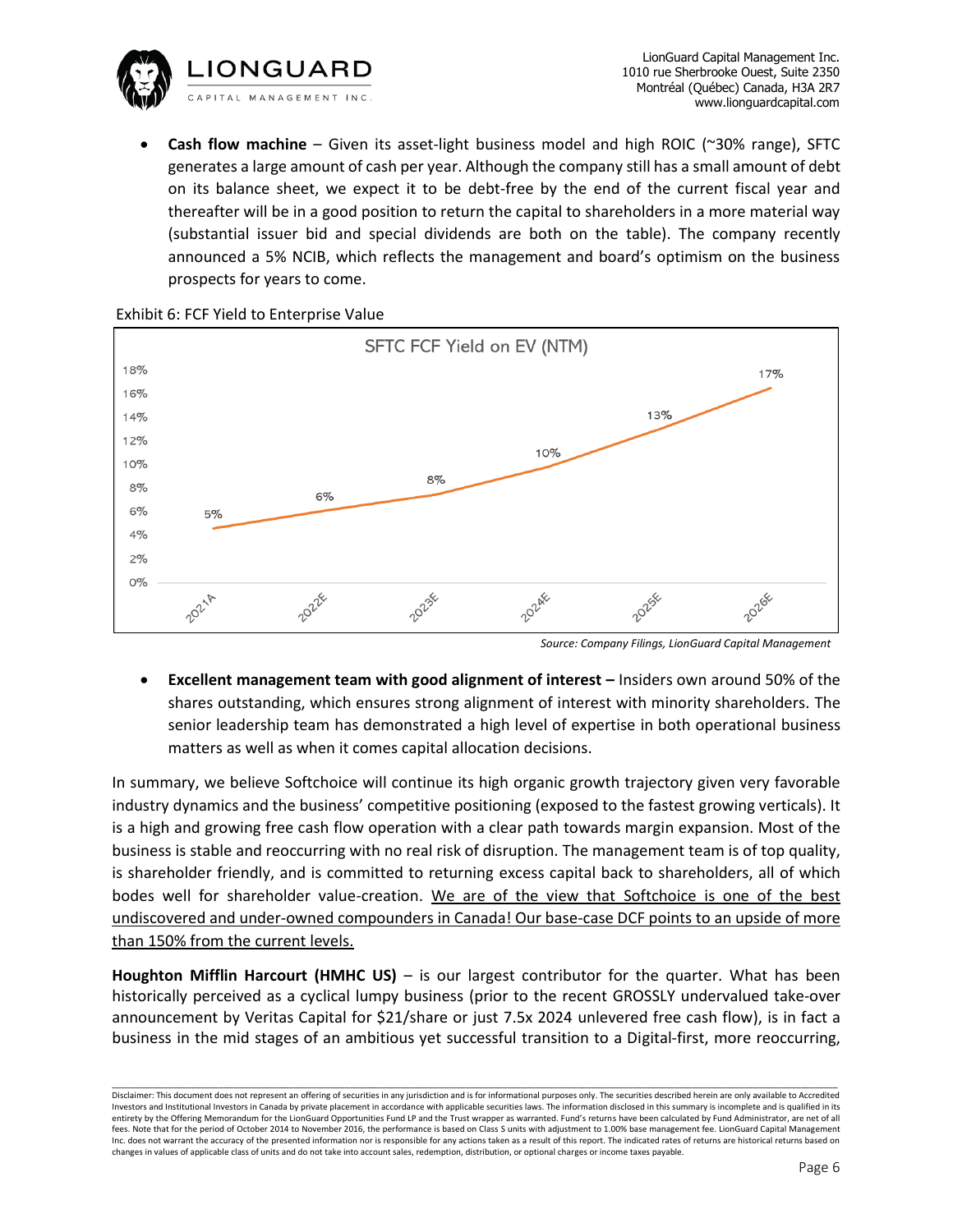

higher margin model. Despite HMHC being our top contributor for the quarter, we are disappointed to see this company being sold for an unreasonably low value.

Through a number of highly effective restructuring initiatives including divestiture of a non-core segment for ~13x EBITDA, rapid acceleration of Digital billings (~45% of billings), and cost and real estate footprint optimization, this leading global education provider with a presence in ~90% of school districts and 10% market share in a \$10Bn TAM (30% market share in Core Curriculum and 10% share in Extensions), has transformed itself from a cash breakeven business to a cash cow expected to generate over \$300M in unlevered free cash flow (UFCF) by 2024 given the company's significant operating leverage with EBITDA to FCF conversion of ~65%.

With all KPIs trending in the right direction, the restructuring paying off with substantial FCF being generated, an industry in its trough stage of the cycle, and a balance sheet with a net cash position, why would anyone tender their shares to Veritas at \$21/share or 7.5x 2024 UFCF valuation when all precedents (including the recent McGraw Hill 11x EBITDA multiple) point to at least \$25/share?

When we took a position in HMHC, our base case intrinsic value pointed to a stand-alone upside of at least \$27/share. This excluded any incremental improvement in the business / stronger than historical mid cycle billings. Our base case LBO generated ~\$26/share valuation yielding ~18% IRR for a potential acquirer with just 10% FCF improvement. We often conduct an LBO analysis for companies with a high probability of a takeout, which serves as a cross-check to our stand-alone intrinsic value calculations (based on discounted free cash flow). Thus, the takeout offer at \$21/share severely undervalues the company and its prospects.

**Franklin Covey (FC US) –** Please refer to previous letters for a detailed discussion of FC. Despite yet another phenomenal quarter and an increase in EBITDA guidance for the year (now expected to grow ~38% at the mid-point), the stock retraced ~8.0% on the day of reporting.

Having examined various factors and the trajectory of key KPIs, including ~30% growth in subscription revenue and subscription services, continued signs of operating leverage with EBITDA to grow 25%+ in the near-future, and long-term revenue growth in the 20s%, we attribute the weak share price reaction post the quarter primarily to short-term, immaterial, non-fundamental factors. We think market participants are just too focused on the Q3 EBITDA guidance of LSD growth Y/Y (lapping a very strong comp), cautious comments on Japan/China (<10% of revenue) due to COVID-19, and some increased OpEx investments. Despite those factors, the company continues to guide for 30% - 40% revenue to EBITDA flow-through, leading us to believe that their H2 EBITDA guidance is conservative and expect FC to beat its guidance by double-digit % in the second half of the year.

Now that we covered our understanding as to why the stock reacted the way it did (clear case of market inefficiency as short-term oriented speculators do not understand true value-creating drivers of the business!), we move on to the fundamentals and what we believe should be the intrinsic value of this business.

Disclaimer: This document does not represent an offering of securities in any jurisdiction and is for informational purposes only. The securities described herein are only available to Accredited Investors and Institutional Investors in Canada by private placement in accordance with applicable securities laws. The information disclosed in this summary is incomplete and is qualified in its entirety by the Offering Memorandum for the LionGuard Opportunities Fund LP and the Trust wrapper as warranted. Fund's returns have been calculated by Fund Administrator, are net of all fees. Note that for the period of October 2014 to November 2016, the performance is based on Class S units with adjustment to 1.00% base management fee. LionGuard Capital Management Inc. does not warrant the accuracy of the presented information nor is responsible for any actions taken as a result of this report. The indicated rates of returns are historical returns based on changes in values of applicable class of units and do not take into account sales, redemption, distribution, or optional charges or income taxes payable.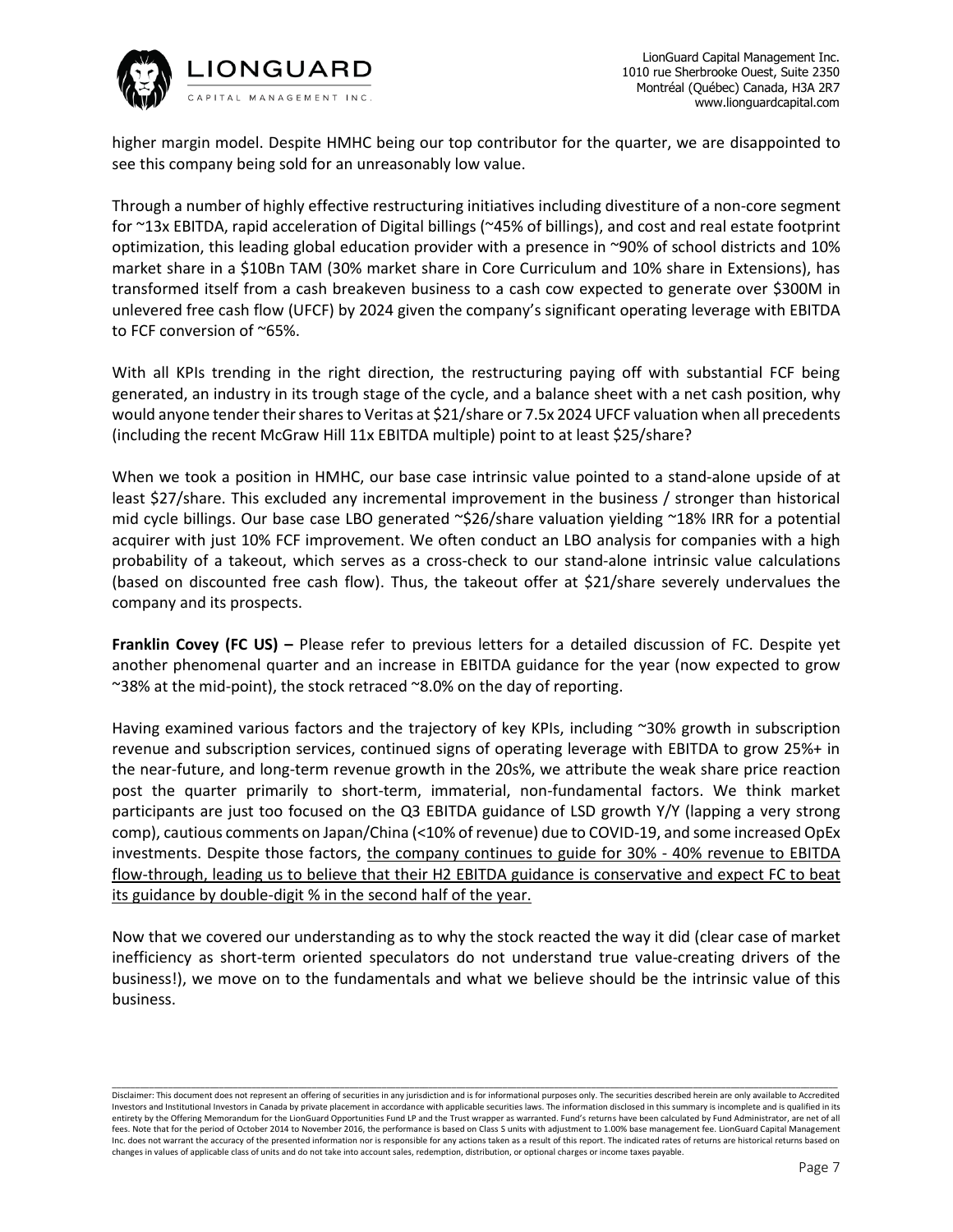

First, subscription and subscription services revenue grew 31% in Q2 and 32% YTD driving overall revenue growth of 18% in Q2 and 22% YTD. On a two-year stack, subscription and subscription sales grew 38% while total revenue grew ~6.0%.

Second, gross margin improved from 75.8% LTM to 77.7%, and EBITDA margin expanded from 10.6% last year to 14.2% this quarter as the shift to subscription revenue accelerates, with management targeting >90% of revenue to come from subscription and subscription-related services in the next few years, with expected EBITDA margin to exceed 20% in the near-future (implies yet another year of double-digit growth in EBITDA F2023E).

Third, as Franklin Covey continues to ramp its sales force (expected to add 30 Client Partners this year which will be, according to the CEO, "kind of the new floor and then we build from there" Q2-2022 call; please note that assuming 0 client partners added this year, we expect revenue to grow ~13% from the increase in Client Partners from previous years), management has guided for long-term revenue growth of 20%. This excludes any price increases which we think is highly likely to happen in this inflationary environment with AAP having strong pricing power attributes.

We have established that management and the Board have done a spectacular job transitioning the business form a cyclical one to a highly recurring, high margin one. We own a subscription business growing double digits organically, with >90% revenue retention, consistently growing its AAP size (from mid \$30K to \$46K LTM with 57% attachment rate) and experiencing sizeable margin expansion implying at least 20% EBITDA growth for the foreseeable future. Yet, the company trades at 2.3x sales or <13.5x F2023E EBITDA for a proven content business with a rare combination of revenue and margin expansion at accelerated rates.

One must wonder, when will the street start to appreciate all of these attributes? The flywheel effect is clearly showing in their KPIs, and the company's overall fundamentals have started to mirror SaaS-like fundamentals. Eventually the stock will re-rate and move even if it is simply a function of getting 25%+ EBITDA growth Y/Y with a flat multiple which is HIGHLY UNLIKELY for a fast-growing recurring business.

Note that the company has a \$45 million net cash position (7.5% of market capitalization or \$3.20 net cash/share) and we conservatively expect the cash balance to grow to ~\$14/share or \$200 million (30% of market cap) by 2024! We highlight this given FC's history of buybacks and the CEO and CFO's commentary on the call to have a "more formalized and discussed plan" to return cash to shareholders while re-investing in the business organically and via M&A over time. With a strong balance sheet and commendable FCF generation (~9.4% FCF yield on 2023), we view FC as a very compelling take-out candidate.

Disclaimer: This document does not represent an offering of securities in any jurisdiction and is for informational purposes only. The securities described herein are only available to Accredited Investors and Institutional Investors in Canada by private placement in accordance with applicable securities laws. The information disclosed in this summary is incomplete and is qualified in its entirety by the Offering Memorandum for the LionGuard Opportunities Fund LP and the Trust wrapper as warranted. Fund's returns have been calculated by Fund Administrator, are net of all fees. Note that for the period of October 2014 to November 2016, the performance is based on Class S units with adjustment to 1.00% base management fee. LionGuard Capital Management Inc. does not warrant the accuracy of the presented information nor is responsible for any actions taken as a result of this report. The indicated rates of returns are historical returns based on changes in values of applicable class of units and do not take into account sales, redemption, distribution, or optional charges or income taxes payable.